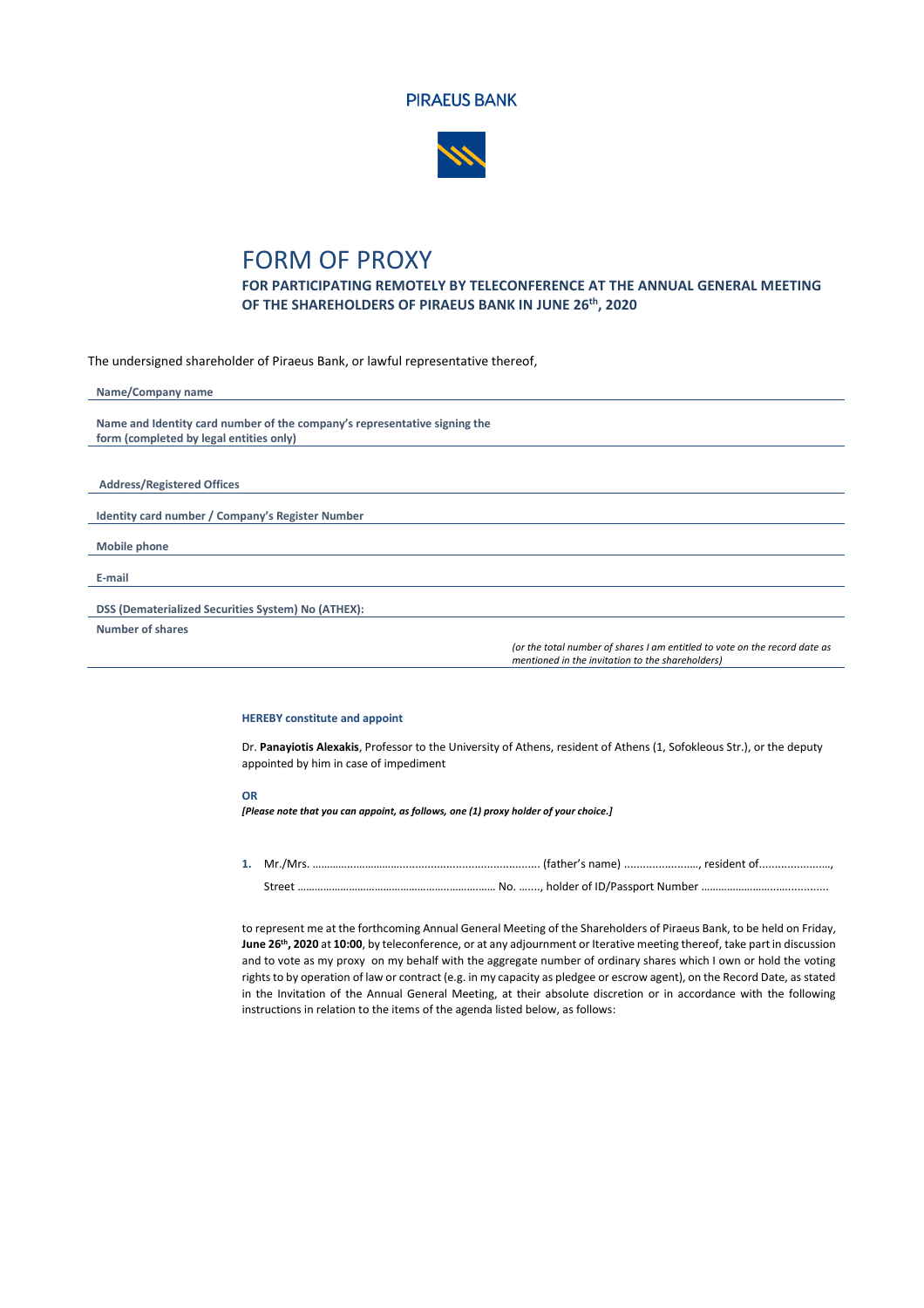

|     | <b>ITEMS OF THE AGENDA</b>                                                                                                                                                                                                                                                                 | <b>FOR</b><br>the resolutions, as<br>proposed to the<br><b>General Meeting</b> | <b>AGAINST</b><br>the resolutions, as<br>proposed to the<br><b>General Meeting</b> | <b>ABSTAIN</b> |
|-----|--------------------------------------------------------------------------------------------------------------------------------------------------------------------------------------------------------------------------------------------------------------------------------------------|--------------------------------------------------------------------------------|------------------------------------------------------------------------------------|----------------|
| 1.  | Submission and approval of the Annual Financial Report (Bank and Group) for<br>the fiscal year 01.01.2019 - 31.12.2019, including the Annual Financial<br>Statements, along with the relevant Auditors' and Board of Directors' Reports                                                    |                                                                                |                                                                                    |                |
| 2.  | Announcement of the election of new Board Members                                                                                                                                                                                                                                          | <b>WITHOUT VOTING</b>                                                          |                                                                                    |                |
| 3.  | Approval of the overall management of the fiscal year 01.01.2019 - 31.12.2019,<br>according to the article 108 of law 4548/2018 and release of auditors from any<br>liability for the fiscal year 01.01.2019 - 31.12.2019 according the article 117 par.1<br>case (c) of the law 4548/2018 |                                                                                |                                                                                    |                |
| 4.  | Appointment of Certified Auditors (regular and substitute) for the fiscal year<br>01.01.2020 - 31.12.2020                                                                                                                                                                                  |                                                                                |                                                                                    |                |
| 5.  | Approval of remuneration paid in respect of 2019 and preliminary approval for<br>remuneration to be paid to members of the Board of Directors in respect of 2020                                                                                                                           |                                                                                |                                                                                    |                |
| 6.  | Submission of the Remuneration Report of the year 2019 for discussion and vote<br>by the General Meeting, according to article 112 of Law 4548/2018                                                                                                                                        |                                                                                |                                                                                    |                |
| 7.  | Election of the new Board of Directors due to expiration of its term, and<br>appointment of independent non-executive members of the Board, according to<br>Law 3016/2002, as in force                                                                                                     |                                                                                |                                                                                    |                |
| 8.  | Appointment of members of Audit Committee, according to article 44, of Law<br>4449/2017                                                                                                                                                                                                    |                                                                                |                                                                                    |                |
| 9.  | Granting of permission, as per article 98 par. 1 of law 4548/2018, to the Members<br>of the Board of Directors and Managers of the Bank, to participate on the board<br>of directors or in the management of the Group's subsidiaries and affiliates                                       |                                                                                |                                                                                    |                |
| 10. | Approval of contracts in accordance with articles 99 et seq. of Law 4548/2018                                                                                                                                                                                                              |                                                                                |                                                                                    |                |
| 11. | Miscellaneous announcements                                                                                                                                                                                                                                                                | <b>WITHOUT VOTING</b>                                                          |                                                                                    |                |

[*Please note 'x' to indicate how you wish to vote. In case that you do not provide specific instructions for voting, it is considered that the proxy holder has been authorized to vote at his/her absolute discretion*].